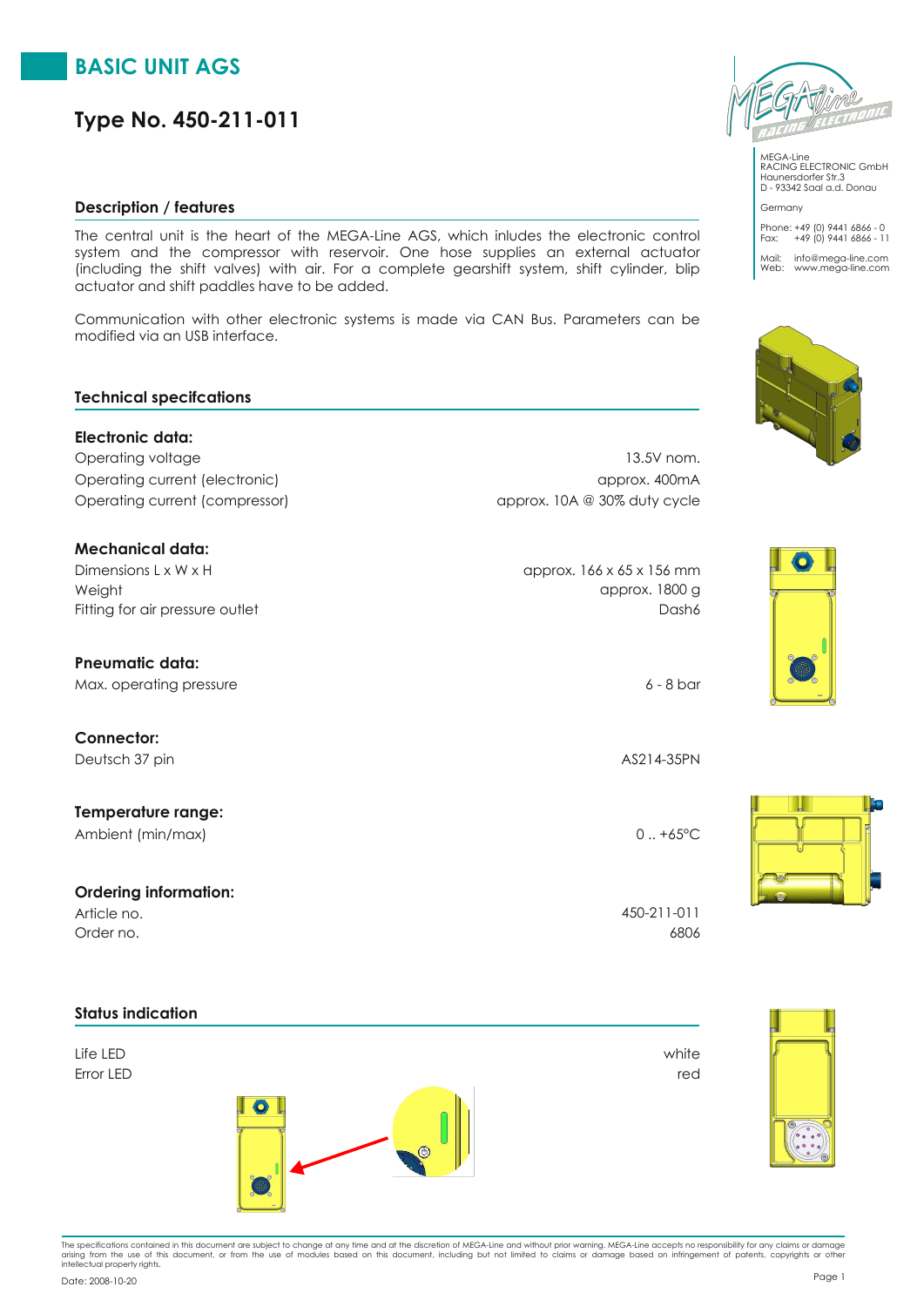# **BASIC UNIT AGS**

# **Type No. 450-211-011**

#### **Pin assignment (electric)**

| Pin             | Function                   | Dia [AWG]                | <b>Type</b>       |
|-----------------|----------------------------|--------------------------|-------------------|
| ī               | power supply electronic    | $\overline{22}$          | pwr               |
| $\overline{2}$  | ground electronic          | $\overline{22}$          | pwr               |
| $\overline{3}$  | valve up                   | $\overline{22}$          | digital out       |
| $\overline{4}$  | valve down                 | $\overline{22}$          | digital out       |
| $\overline{5}$  | nc                         | $\overline{\phantom{a}}$ |                   |
| $\overline{6}$  | emergency indicator        | $\overline{26}$          | digital out       |
| 7               | power supply compressor    | $\overline{22}$          | pwr               |
| $\overline{8}$  | power supply compressor    | $\overline{22}$          | pwr               |
| $\overline{9}$  | ground compressorr         | $\overline{22}$          | pwr               |
| $\overline{10}$ | ground compressor          | $\overline{22}$          | pwr               |
| $\overline{11}$ | n c                        |                          |                   |
| $\overline{12}$ | CAN1 high                  | $\overline{26}$          | data              |
| $\overline{13}$ | CAN1 low                   | $\overline{26}$          | data              |
| 14              | CAN <sub>2</sub> high      | $\overline{26}$          | data              |
| $\overline{15}$ | CAN <sub>2</sub> low       | $\overline{26}$          | data              |
| $\overline{16}$ | $USB +$                    | $\overline{26}$          | data              |
| $\overline{17}$ | USB -                      | $\overline{26}$          | $\overline{data}$ |
| $\overline{18}$ | paddle up                  | $\overline{22}$          | digital in        |
| $\overline{19}$ | paddle down                | $\overline{22}$          | digital in        |
| $\overline{20}$ | emergency switch           | $\overline{22}$          | digital in        |
| $\overline{21}$ | neutral button             | $\overline{22}$          | digital in        |
| $\overline{22}$ | reverse button             | $\overline{22}$          | digital in        |
| $\overline{23}$ | Unit ID                    | $\overline{26}$          | digital in        |
| $\overline{24}$ | +5V sensor clutch          | $\overline{22}$          | pwr               |
| $\overline{25}$ | <b>ID</b> data             | $\overline{26}$          | data              |
| $\overline{26}$ | pressure up sensor         | $\overline{26}$          | analog in         |
| $\overline{27}$ | pressure down sensor       | $\overline{26}$          | analog in         |
| 28              | nc                         |                          |                   |
| $\overline{29}$ | pressure/travel clutch     | $\overline{26}$          | analog in         |
| $\overline{30}$ | nc                         |                          |                   |
| $\overline{31}$ | $\overline{\textsf{nc}}$   | $\overline{a}$           |                   |
| $\overline{32}$ | Unit select [master/slave] | 26                       | analog in         |
| $\overline{33}$ | Inc                        | $\overline{a}$           |                   |
| $\overline{34}$ | nc                         | $\overline{a}$           |                   |
| $\overline{35}$ | gearpot supply             | $\overline{22}$          | pwr               |
| 36              | gearpot gnd                | $\overline{22}$          | pwr               |
| $\overline{37}$ | gearpot                    | $\overline{22}$          | analog in         |

MEGA-Line RACING ELECTRONIC GmbH Haunersdorfer Str.3 D - 93342 Saal a.d. Donau

#### Germany

Phone: +49 (0) 9441 6866 - 0 Fax: +49 (0) 9441 6866 - 11

Mail: info@mega-line.com Web: www.mega-line.com

#### **Port description (pneumatic)**

| Port | <b>Function</b>     |       | Dimension   max.torque [Ncm] |
|------|---------------------|-------|------------------------------|
|      | Air pressure outlet | Dash6 | 200                          |



The specifications contained in this document are subject to change at any time and at the discretion of MEGA-Line and without prior warning. MEGA-Line accepts no responsibility for any claims or damage<br>arising from the us Page <sup>2</sup> Date: 2008-10-20